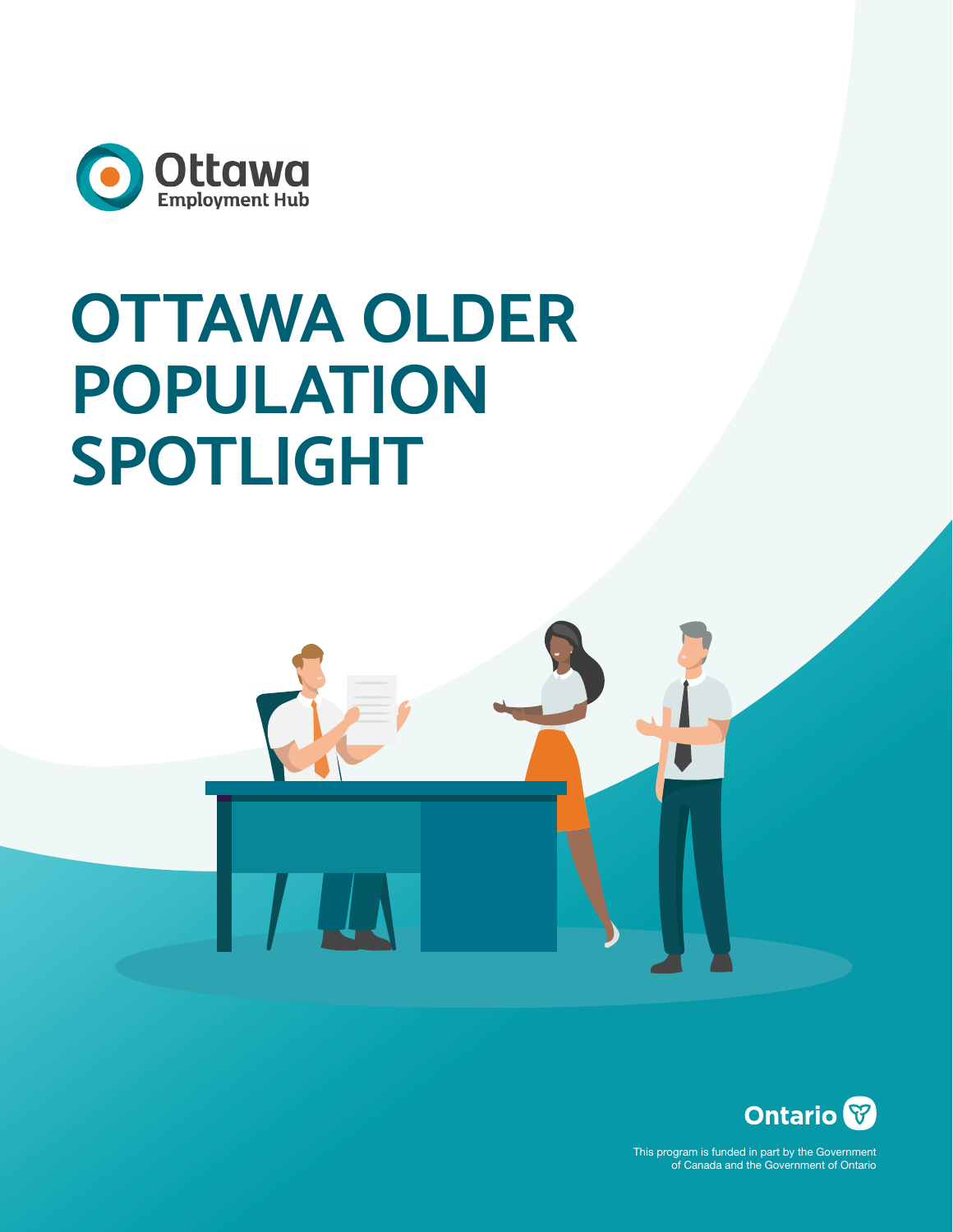## **OLDER POPULATION LABOUR POOL IN OTTAWA**

## **Ottawa Trends Unemployment Rates**

| Ottawa overall | Older workers (55+) | Ages 55-64 | <b>Ages 65+</b> |
|----------------|---------------------|------------|-----------------|
| 2006           | 2006                | 2006       | 2006            |
| 5.8%           | 3.6%                | 3.4%       | 4.5%            |
| 2011           | 2011                | 2011       | 2011            |
| 6.9%           | 4.9%                | 4.4%       | 6.8%            |
| 2016           | 2016                | 2016       | 2016            |
| 7.1%           | 5.0%                | 4.9%       | 5.5%            |

Ottawa has **Lower** older worker unemployment rates than Toronto and Ontario, with the exception of the rate for those over 65.

#### **Ottawa overall Older workers (55+) Ages 55-64 Ages 65+** 0.6 points **lower** 0.5 points **lower** 0.7 points **lower** 0.4 points **higher** 0.3 points **lower** 0.3 points **lower** 0.4 points **lower** 0.4 points **higher How Ottawa rates compared in 2016 THAN TORONTO THAN/AS OTTAWA**

## **Comparative Unemployment |** Population 15 and over ( Working age )

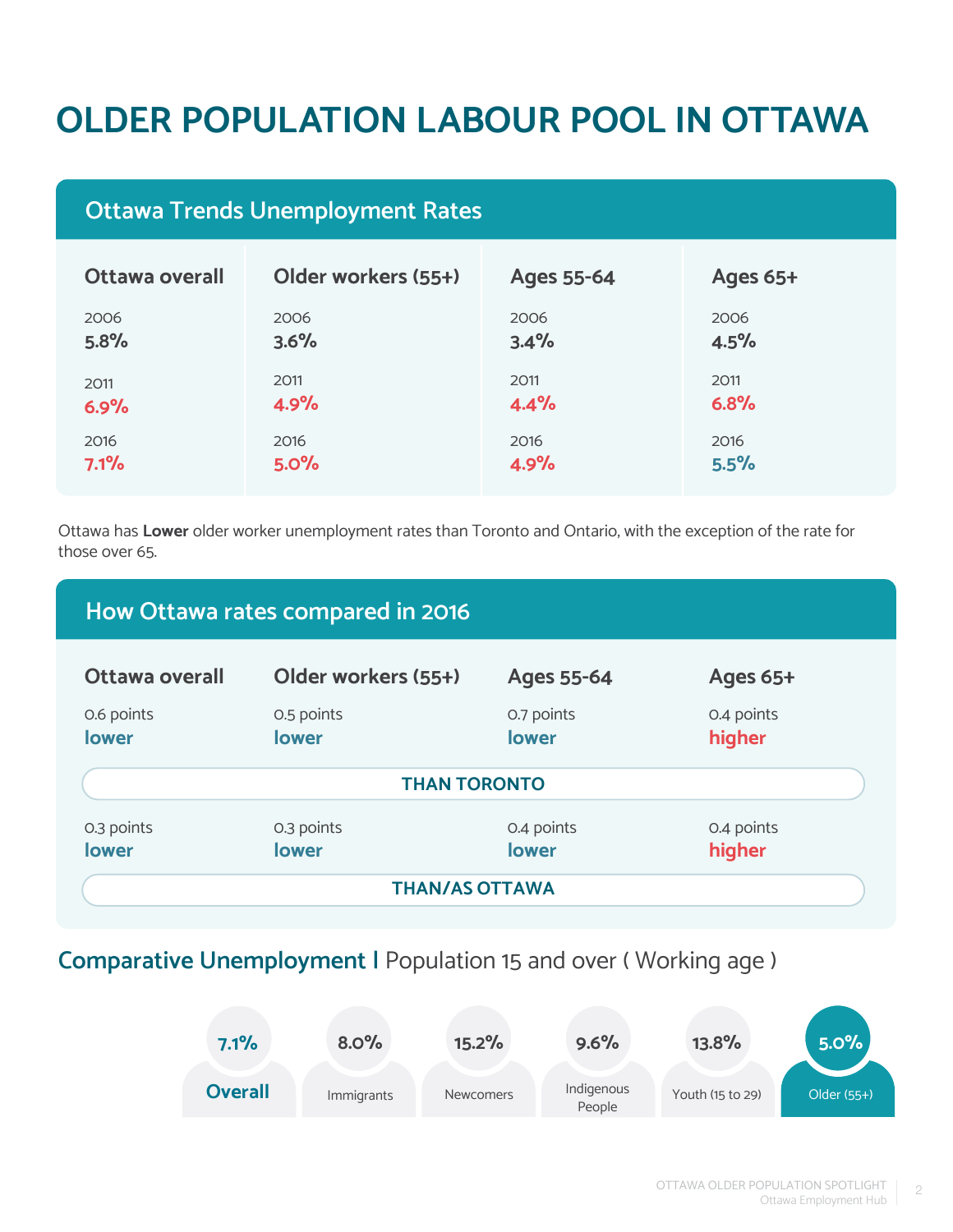Ottawa's older labour pool of **269,290** has **104,075** participants in the labour force (a participation rate of 38.6% versus 67.6% for overall population).<sup>1</sup>

#### **A closer look at the older worker (55+) labour force in ottawa 2**



## **EMPLOYMENT AND UNEMPLOYMENT**

Labour force status by age, older population breakdown, Ottawa, 20163

|          | In the labour<br>force | Employed | Unemployed | labour force<br>Not in the | Participation<br>rate | Employment<br>rate | Unemployment<br>rate |
|----------|------------------------|----------|------------|----------------------------|-----------------------|--------------------|----------------------|
| 15 to 34 | 198,500                | 175,400  | 23,095     | 63,645                     | 75.7%                 | 66.9%              | 11.6%                |
| 35 to 54 | 243,065                | 232,775  | 10,290     | 33,125                     | 88.0%                 | 84.3%              | 4.2%                 |
| 55 to 64 | 82,780                 | 78,705   | 4,075      | 46,225                     | 64.2%                 | 61.0%              | 4.9%                 |
| 65 to 74 | 18,745                 | 17,730   | 1,010      | 67,085                     | 21.8%                 | 20.7%              | 5.4%                 |
| $75+$    | 2,550                  | 2,385    | 165        | 51,910                     | 4.7%                  | 4.4%               | 6.5%                 |

#### Unemployment rate by age and sex, Ottawa, 20164



#### **Employment & Training Supports<sup>5</sup>**

**1,175** unemployed older workers (aged 65 and over) in Ottawa in 2016; 185 were Employment Ontario clients (15.7% of unemployed older workers)

- **• 129** in Employment Service
- **• 36** in Literacy and Basic Skills program
- **• 20** Canada Ontario Job Grant participants

#### **A closer look at older worker unemployment by sex**

**Male older workers have higher rates of unemployment than female older workers;**  males aged 55-64 have an unemployment rate 1.2 points higher than their female counterparts. This contrasts with the 75+ age group, where females have a 3.7 points higher rate than males.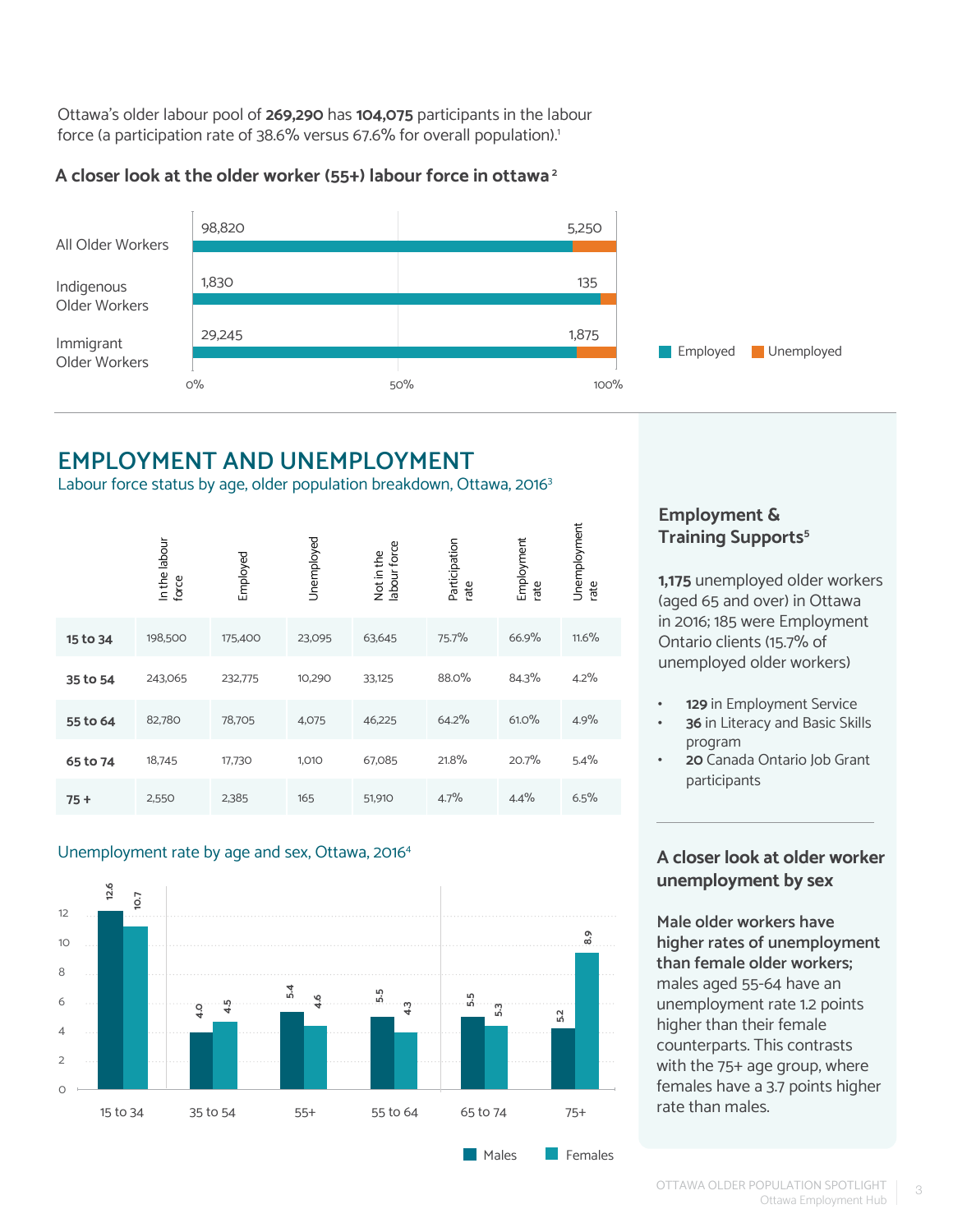## **EDUCATIONAL ATTAINMENT AND PROGRAMS OF STUDY**



п University certificate, diploma or degree at bachelor level or above

- $\mathbb{R}^3$ College, CEGEP or university certificate or diploma below bachelor
- $\overline{\phantom{a}}$ Apprenticeship or trades certificate or diploma
- Secondary (high) school diploma or equivalency certificate
- No certificate, diploma or degree

#### **A closer look at those aged 55+6**

When looking at those with no postsecondary credentials, the population over 55 has a notably lower unemployment rate than the overall population (6 points lower).

| No Post-<br>Secondary<br>Completion | $\%$<br>of pool | UE<br>rate |
|-------------------------------------|-----------------|------------|
| Ottawa overall                      | 37%             | $11.4\%$   |
| Older workers<br>$(55+)$            | 39%             | 15.4%      |
| 55-64                               | 35%             | 5.3%       |
| 65-74                               | 38%             | 5.3%       |
| 75+                                 | 51%             | $10.0\%$   |

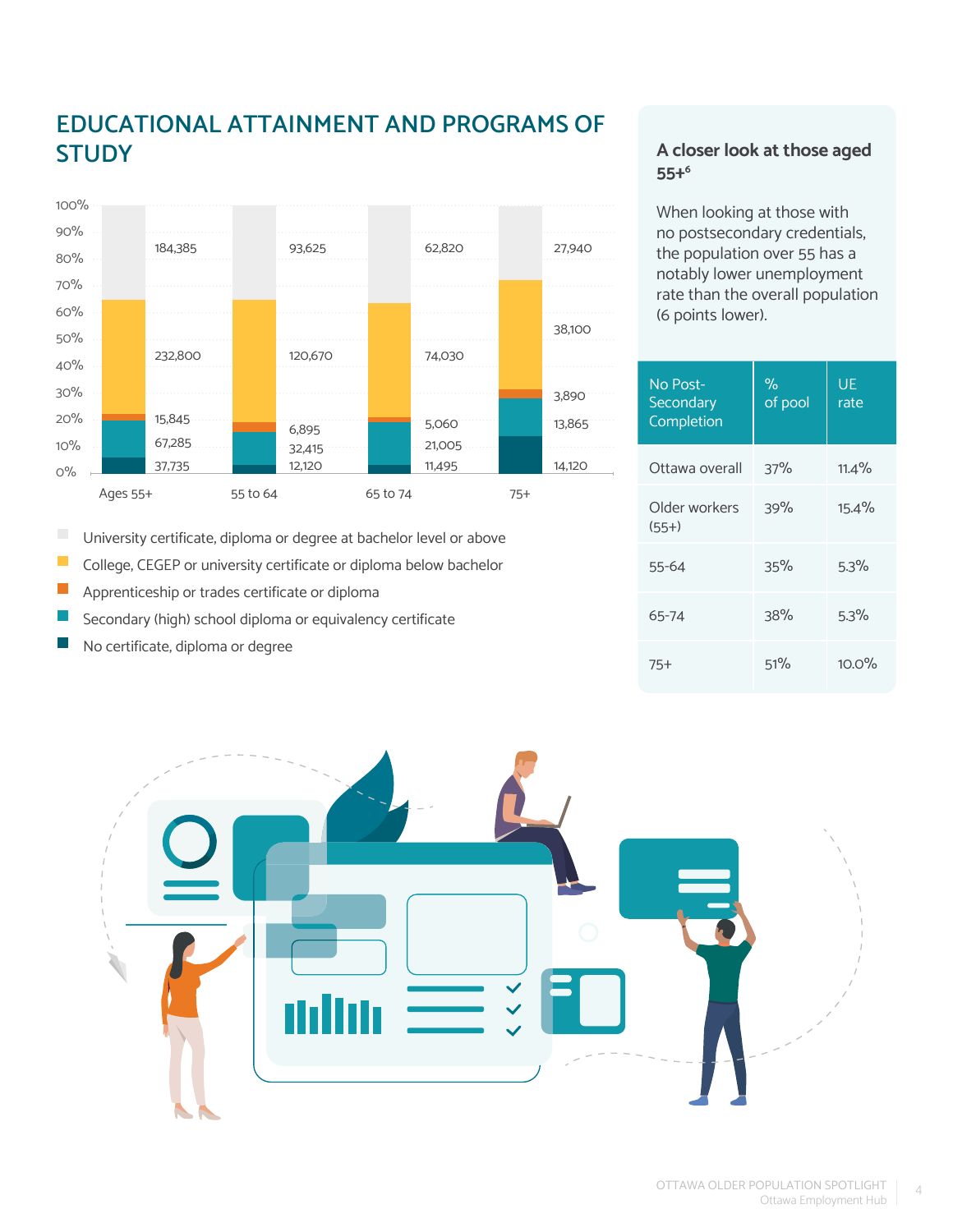## **PROGRAMS OF STUDY AND WORK STATUS7**

The table below shows the # of those aged 55+ with/without postsecondary credentials in Ottawa, as well as field of study for those with postsecondary credentials. It also looks at the % of those individuals working at the time of the 2016 Census and compares that to the overall Ottawa population.

|                                                                | Postsecondary<br>educational<br>attainment | <b>Number</b><br><b>Employed</b> | Percentage<br><b>Employed</b> |                          |
|----------------------------------------------------------------|--------------------------------------------|----------------------------------|-------------------------------|--------------------------|
| <b>Field of study</b>                                          | Ages 55+                                   | <b>Ages 55+</b>                  | <b>Ages</b><br>$55+$          | <b>Ottawa</b><br>overall |
| Total (all levels of education)                                | 269,295                                    | 98,820                           | 37%                           | 63%                      |
| No postsecondary certificate,<br>diploma or degree             | 105,025                                    | 29,745                           | 28%                           | 48%                      |
| <b>STEM</b>                                                    | 47,840                                     | 21,405                           | 45%                           | 72%                      |
| Physical and life sciences and<br>technologies                 | 8,850                                      | 3,560                            | 40%                           | 68%                      |
| Mathematics, computer and<br>information sciences              | 9,420                                      | 4.450                            | 47%                           | 76%                      |
| Architecture, engineering, and<br>related technologies         | 29,570                                     | 13.395                           | 45%                           | 72%                      |
| <b>Non-STEM</b>                                                | 116,425                                    | 47,665                           | 41%                           | 71%                      |
| Education                                                      | 12,695                                     | 3,655                            | 29%                           | 63%                      |
| Visual and performing arts, and<br>communications technologies | 4,640                                      | 2,095                            | 45%                           | 73%                      |
| <b>Humanities</b>                                              | 13,765                                     | 4.965                            | 36%                           | 64%                      |
| Social and behavioural sciences<br>and law                     | 23,465                                     | 10,640                           | 45%                           | 76%                      |
| Business, management and public<br>administration              | 32,345                                     | 13,945                           | 43%                           | 73%                      |
| Agriculture, natural resources and<br>conservation             | 2,505                                      | 1,150                            | 46%                           | 73%                      |
| Health and related fields                                      | 21,070                                     | 8,720                            | 41%                           | 70%                      |
| Personal, protective and<br>transportation services            | 5,940                                      | 2,495                            | 42%                           | 73%                      |

#### **A closer look at gaps in Percentage working**

Note that lower employment rates for the older workforce are largely reflective of the large portion of this population that has retired.

- Looking at those with a STEM education, the employment rate for 55+ year-olds is 26 percentage points lower than it is for the overall population.
- Those aged 55+ with a non-STEM education have a 30 point lower employment rate than the overall non-STEM educated population.
- Older workers 55+ with a non- STEM education have a similar employment rate to those with a STEM education (note that this does not speak to whether they are employed full-time or in a field related to their studies).
- Older workers 55+ with postsecondary completion in the field of Mathematics, computer and information sciences have the highest employment rate (47%), while those with Education credentials have the lowest employment rate (29%).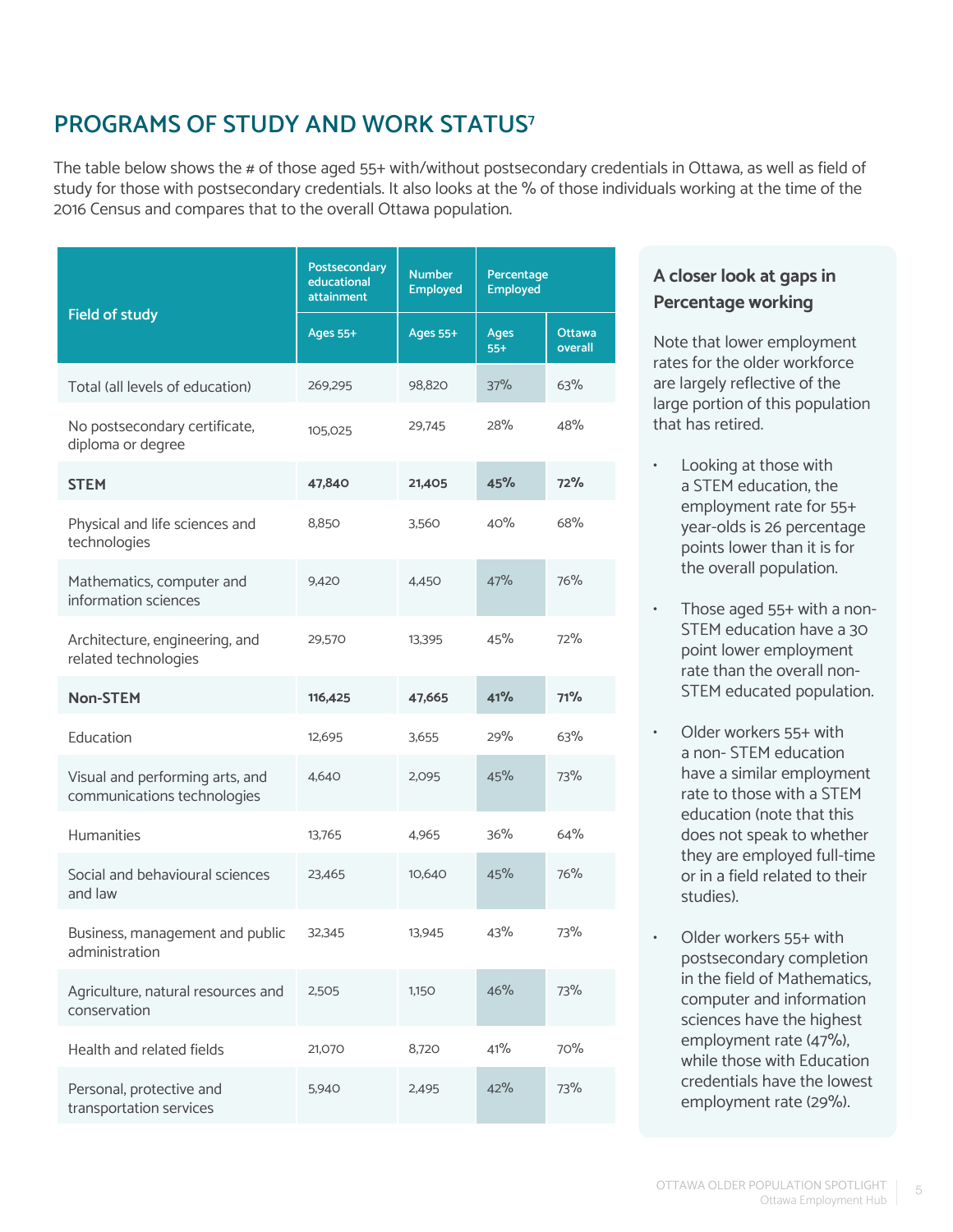## **WHERE OLDER WORKERS WORK IN OTTAWA (Industry Sectors)8**

The chart below and table included here show the industry sectors with more than 1,000 jobs in Ottawa; the chart shows the # of older workers working in the sector (of those employed at the time of the 2016 Census) and the table shows the share of older workers in the sector.

#### **DISTRIBUTION OF NUMBER OF JOBS JOBS BY SECTOR OCCUPATION GROUPS Older All workers** 0 10,000 20,000 **workers** 1% 36% **975** 11 Agriculture, forestry, fishing and hunting H.  $0%$ 32%  $1240$ 22 Utilities 28% 23 Construction 5% **4,915** 31-33 Manufacturing 3% 24%  **3,720** 41 Wholesale trade 2% 24%  **2,425** 11% 23%  **8,475** 44-45 Retail trade 3% 23%  **4,215**  48-49 Transportation and warehousing  **2,370**  51 Information and cultural industries 3% 21% 20%  **3,020**  52 Finance and insurance 3%  **3,000**   $2%$ 20% 53 Real estate and rental and leasing  $10\%$ 20% **12,165** 54 Professional, scientific and technical services 56 Administrative and support, waste management and  $4%$ 19% **5,140** remediation services 18% 61 Educational services 8%  **7,940**  $11\%$ 18% 62 Health care and social assistance  **11,710** 17% 2% 71 Arts, entertainment and recreation  **1,885** 72 Accommondation and food services 7% 17%  **3,020**  4% 16%  **4,895**  81 Other services (except public administration) 91 Public administration 20% 9%  **18,515**

#### OLDER WORKERS (ages 55+) Share of sector jobs (average 19%)

Ages  $55$  to  $64$  65+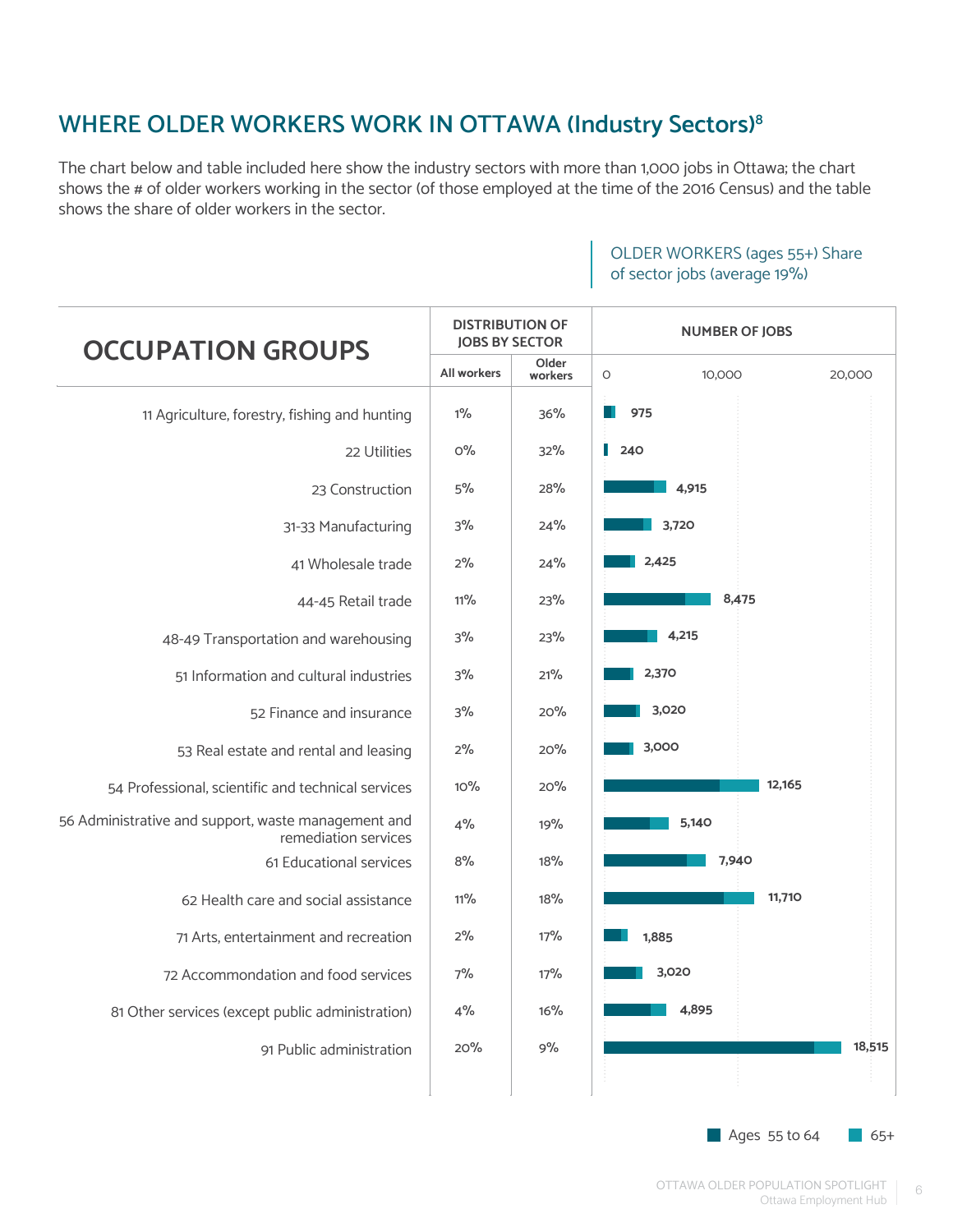## **WHAT OLDER WORKERS DO IN OTTAWA (Occupations)9**

These figures show # and share of older workers by occupation group at the time of the 2016 Census (where occupation group was identifiable).



OLDER WORKERS (ages 55+) Share of occupation group jobs (average 19%)

Ages  $55$  to  $64$  65+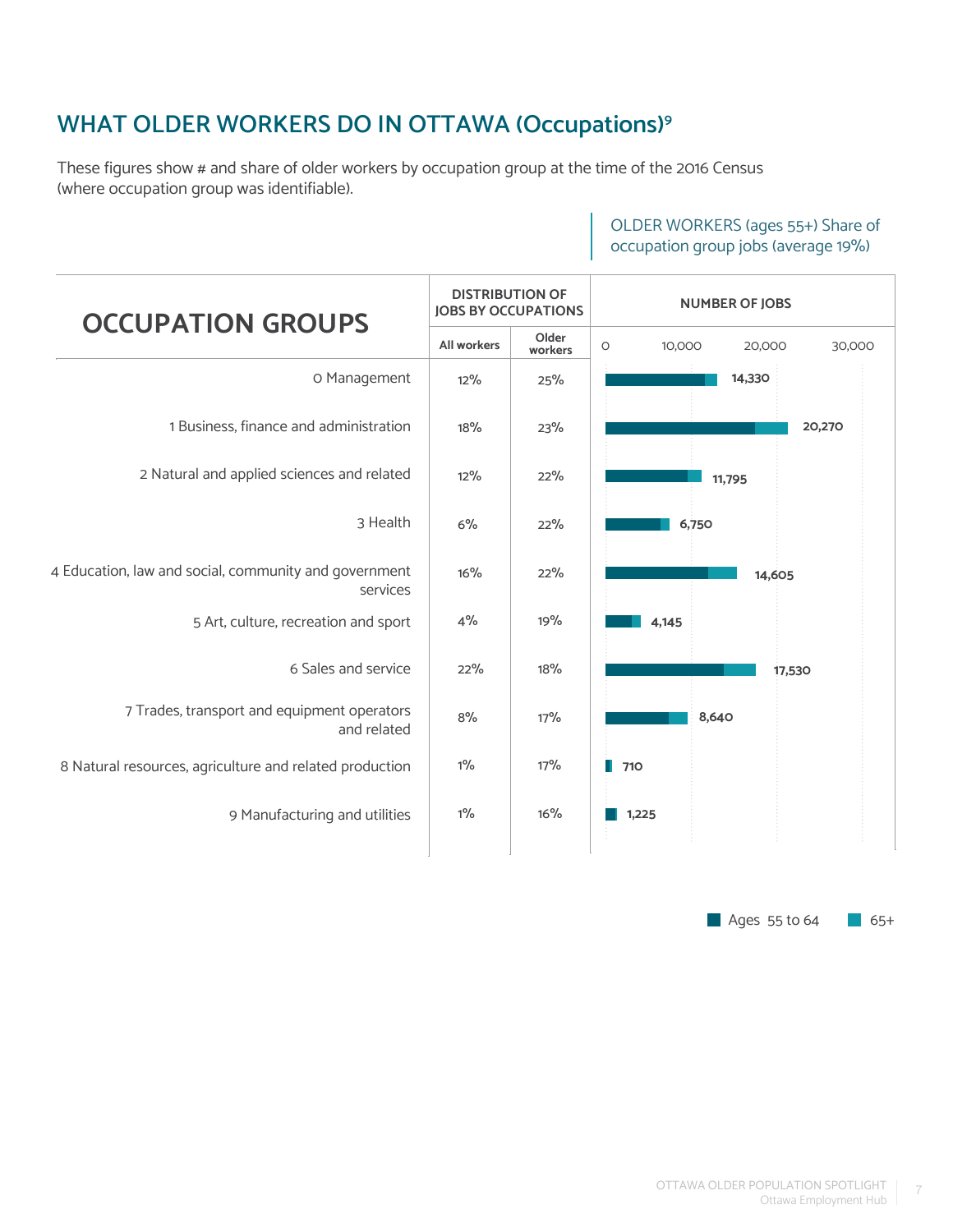## **2016 OLDER WORKERS EMPLOYMENT (by Occupation)11**

Highest share of older workers

55-64

|  | DJ-04 |                                                        | <b>99-04</b>                                                                                             |     |
|--|-------|--------------------------------------------------------|----------------------------------------------------------------------------------------------------------|-----|
|  | 2,135 | Administrative officers                                | Judges                                                                                                   | 47% |
|  | 2,135 | Retail salespersons                                    | Practitioners of natural<br>healing                                                                      | 44% |
|  | 2,030 | Information systems<br>analysts and consultants        | Aircraft instrument,<br>electrical and avionics<br>mechanics, technicians and<br>inspectors              | 41% |
|  | 1,570 | Retail and wholesale trade<br>managers                 | Binding and finishing<br>machine operators                                                               | 41% |
|  | 1,460 | General office support<br>workers                      | Appliance servicers and<br>repairers                                                                     | 36% |
|  | 1,420 | Registered nurses and<br>registered psychiatric nurses | Tailors, dressmakers,<br>furriers and milliners                                                          | 35% |
|  | 1,355 | Administrative assistants                              | Industrial sewing machine<br>operators                                                                   | 35% |
|  | 1,345 | Light duty cleaners                                    | Land surveyors                                                                                           | 33% |
|  | 1,200 | Janitors, caretakers and<br>building superintendents   | Senior managers - health,<br>education, social and<br>community services and<br>membership organizations | 33% |
|  | 1,190 | Financial auditors and<br>accountants                  | Plateless printing<br>equipment operators                                                                | 32% |

Highest number of older workers

55-64

#### **Occupations with the most older workers 55-64**

- Administrative offers and Retail salespersons top the list with 2,125 workers aged 55-64.
- Four of the top ten occupations fall in the Business, finance and administration occupations occupation category.

#### **Highest share of older workers 55-64\***

\*looks at occupations with over 100 jobs

- Older workers 55-64 hold 47% of Judges jobs.
- Three of the top ten share of occupations fall in the manufacturing and utilities occupation category.
- Those underlined made both the 55-64
- and 65+ top 10 by  $\#$  list. $\#$  list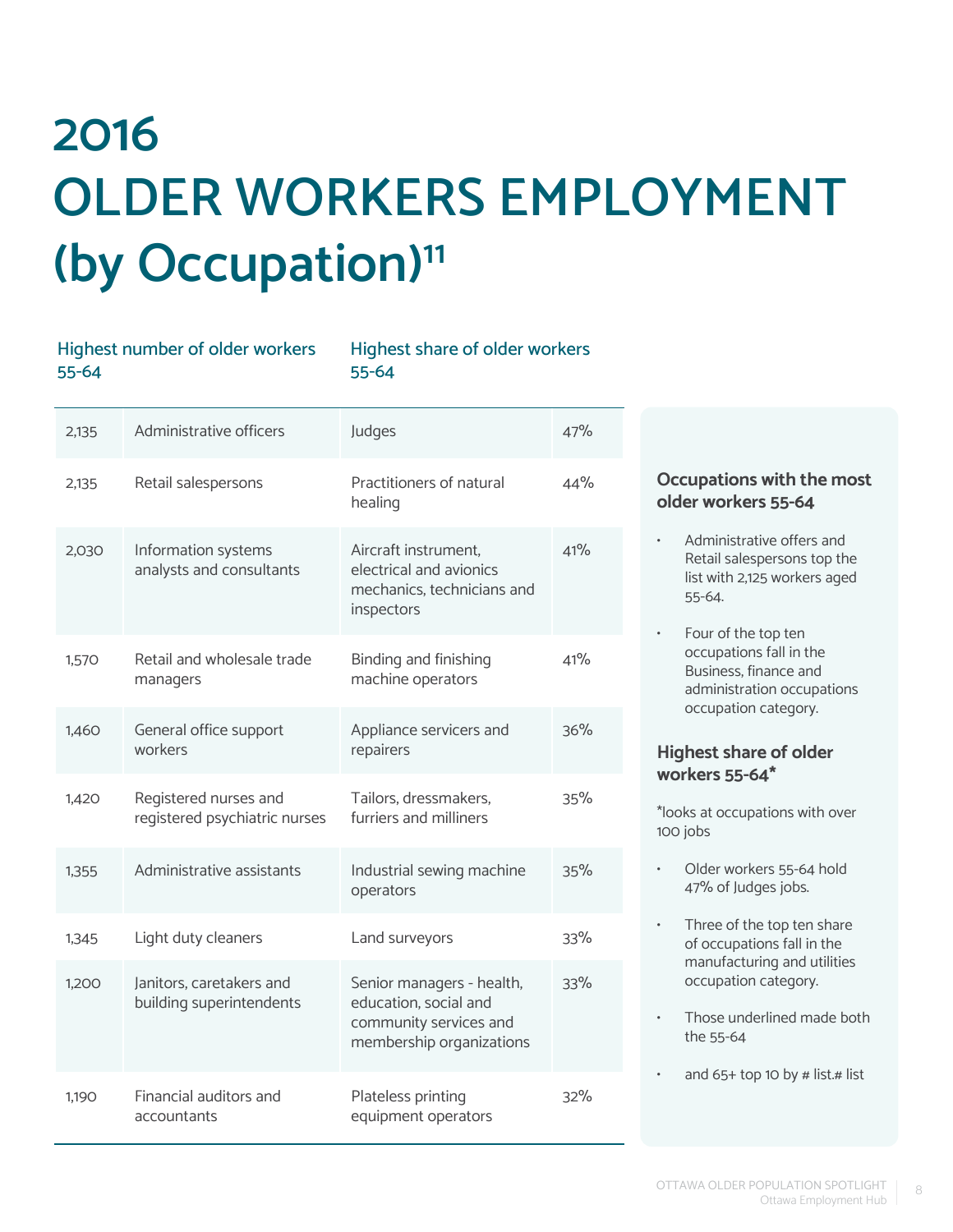#### Highest number of older workers 65+

#### Highest share of older workers 65+

| 745 | Retail salespersons                                             | Judges                                                                | 33% |
|-----|-----------------------------------------------------------------|-----------------------------------------------------------------------|-----|
| 495 | Security guards and related<br>security service occupations     | Managers in agriculture                                               | 24% |
| 435 | Retail and wholesale trade<br>managers                          | Conductors, composers and<br>arrangers                                | 19% |
| 425 | Light duty cleaners                                             | Other religious occupations                                           | 18% |
| 420 | Real estate agents and<br>salespersons                          | Real estate agents and<br>salespersons                                | 17% |
| 345 | Bus drivers, subway<br>operators and other transit<br>operators | Tailors, dressmakers, furriers<br>and milliners                       | 16% |
| 335 | Registered nurses and<br>registered psychiatric nurses          | Translators, terminologists<br>and interpreters                       | 15% |
| 335 | Lawyers and Quebec<br>notaries                                  | Painters, sculptors and other<br>visual artists                       | 15% |
| 330 | Janitors, caretakers and<br>building superintendents            | Supervisors, motor transport<br>and other ground transit<br>operators | 13% |
| 320 | Administrative officers                                         | Industrial sewing machine<br>operators                                | 13% |

## **OTHER WORKFORCE COMPARATORS OF INTEREST:**

- Older workers 65+ are less likely than the overall employed workforce to use public transportation to get to work (14% vs. 20%)
- Older workers 65+ are more likely to be self-employed (25% vs. 8%)
- Older workers 65+ are less likely to work full year, full time (32% of employed older workers vs. 55% of overall employed)
- Older workers 65+ are less likely to regularly use both official languages in the workplace (20% vs. 27%)
- Older workers 65-74 and 75+ have a lower average annual income (\$33,300 and \$17,986 vs. \$52,798 for overall workforce)

#### **Occupations with the most older workers 65+**

- Retail salespersons top the older workers 65+ list also, with 745 workers.
- Five of the top ten occupations in the Sales and Service occupation category.

#### **Highest share of older workers 65+\***

\*looks at occupations with over 100 jobs

- Older workers 65+ hold 33% of Judges jobs.
- Occupations fall across diverse occupational categories; no occupations have a majority of workers in the 65+ category.
- Those in bold made both the top 10 by  $#$  and top 10 by share lists.

## **QUICK EMPLOYED WORKFORCE FACTS (65+)10**

- **• 14%** use public transportation to get to work **• 25%** are self-employed
- **• 32%** work full year, full time
- **• 20%** use both English and
- French regularly at work **• \$33,300** and **\$17,986** average annual income

(ages 65-74 and 75+)

- OTTAWA OLDER POPULATION SPOTLIGHT Ottawa Employment Hub
-